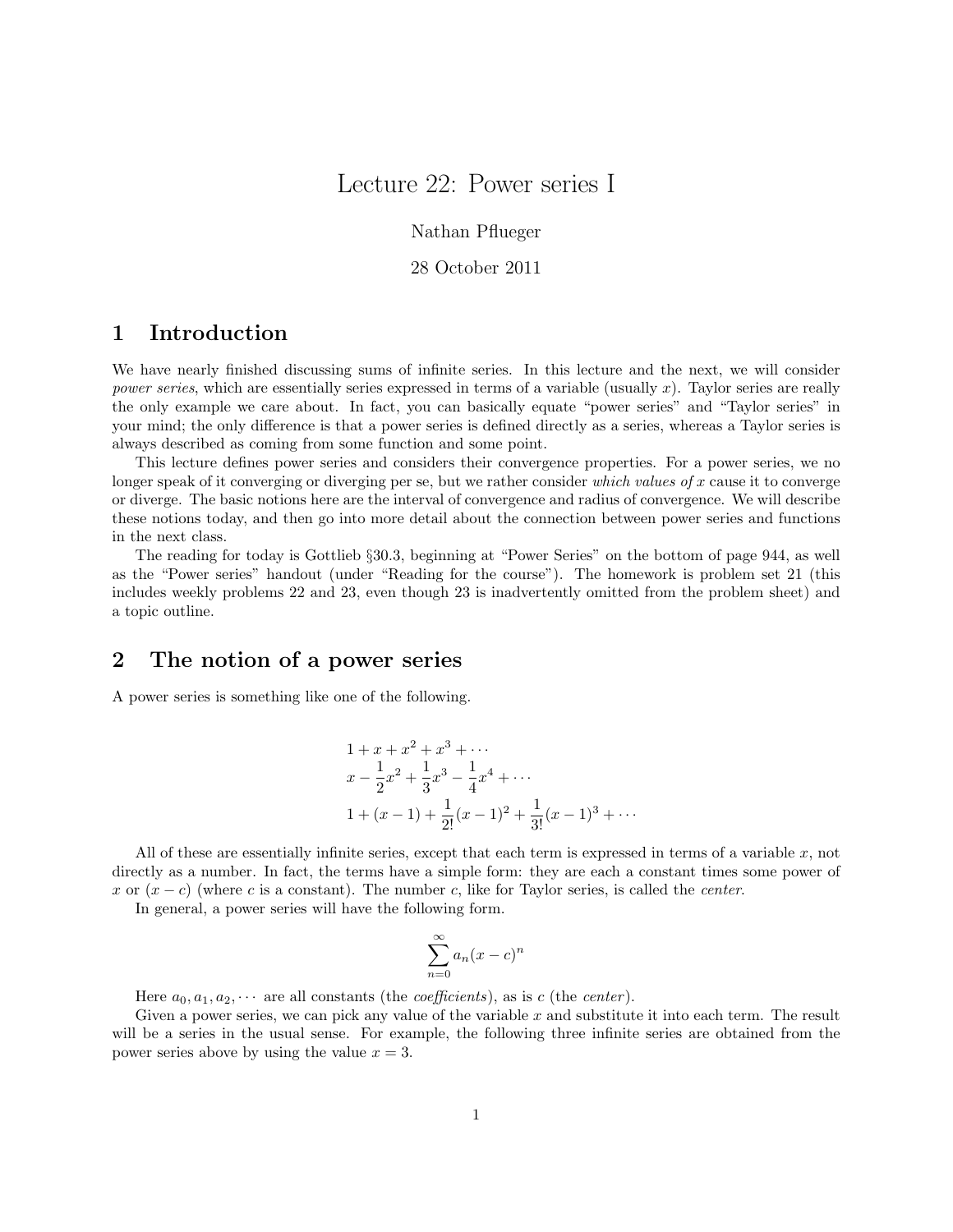$$
1+3+32+33 + \cdots
$$
  
\n
$$
x - \frac{1}{2}32 + \frac{1}{3}33 - \frac{1}{4}34 + \cdots
$$
  
\n
$$
1 + (3-1) + \frac{1}{2!}(3-1)2 + \frac{1}{3!}(3-1)3 + \cdots
$$

All three of these are now series in the usual sense: infinite sums of numbers. Like any other series, these might converge or might diverge. In fact, two of the three series above diverge (which two?).

Since a power series does not become a series of numbers until we choose an actual value for  $x$ , we do not speak of a power series converging or diverging in itself. Instead, we consider which values of x will make the series converge, and which will not.

#### 3 The radius of convergence

It turns out that, for a power series with center c, the values of x which cause the series to converge are arranged around the center. In fact, there is a number (or, possibly,  $\infty$ ), called the *radius of convergence*. which tells how far  $x$  must be from the center before the series diverges.

**Theorem 3.1.** Consider a power series  $\sum_{n=1}^{\infty}$  $n=0$  $a_n(x-c)^n$ . There is a quantity R (either a nonnegative number or  $\infty$ ) such that the following holds.

- Whenever a value of x is chosen with  $|x-c| < R$ , the power series converges absolutely.
- Whenever a value of x is chosen with  $|x-c| > R$ , the power series diverges.

The quantity  $R$  is called the radius of convergence.

To see where the radius R comes from, note that we can apply the ratio test to a power series, for any chosen value of x.

$$
\lim_{n \to \infty} \left| \frac{a_{n+1}(x-c)^{n+1}}{a_n(x-c)^n} \right| = |x| \lim_{n \to \infty} \left| \frac{a_{n+1}}{a_n} \right|
$$

Now, if this limit  $\lim_{n\to\infty}$  $a_{n+1}$  $\frac{n+1}{a_n}$  exists, then the radius R will simply be  $\frac{1}{\lim_{n\to\infty} \left|\frac{a_{n+1}}{a_n}\right|}$ . If this limit is 0, then  $R = \infty$ . If this limit diverges to  $+\infty$ , then  $R = 0$ .

Now, observe the following two facts.

- If  $R = \infty$ , then the power series converges for all values of x.
- If  $0 < R < \infty$ , then the series convenes absolutely for x in  $(c R, +R)$ , and diverges for  $|x c| > R$ , but may converge or diverge at  $x = c - R$  and  $x = c + R$  (where the ratio test is inconclusive).
- If  $R = 0$ , then the power series converges only at  $x = c$ , and nowhere else.

*Example* 3.2. Consider the power series  $\sum_{n=0}^{\infty} x^n$ . This converges absolutely whenever  $|x| < 1$ . The radius of convergence, therefore, is  $R = 1$ .

*Example* 3.3. Consider the power series  $\sum_{n=0}^{\infty} \frac{x^n}{n!}$  $rac{x^n}{n!}$ . Then since  $\lim_{n\to\infty} \frac{1/(n+1)!}{1/n!} = \lim_{n\to\infty} \frac{1}{n+1} = 0$ , the radius of convergence is  $R = \infty$ . This power series converges for all values of x (to  $e^x$ , in fact).

*Example* 3.4. Consider the power series  $\sum_{n=0}^{\infty} n! x^n$ . Then since  $\lim_{n\to\infty} \frac{(n+1)!}{n!} = \lim_{n\to\infty} n = \infty$ , the radius of convergence is  $R = 0$ . This series only converges for the single value  $x = 0$ .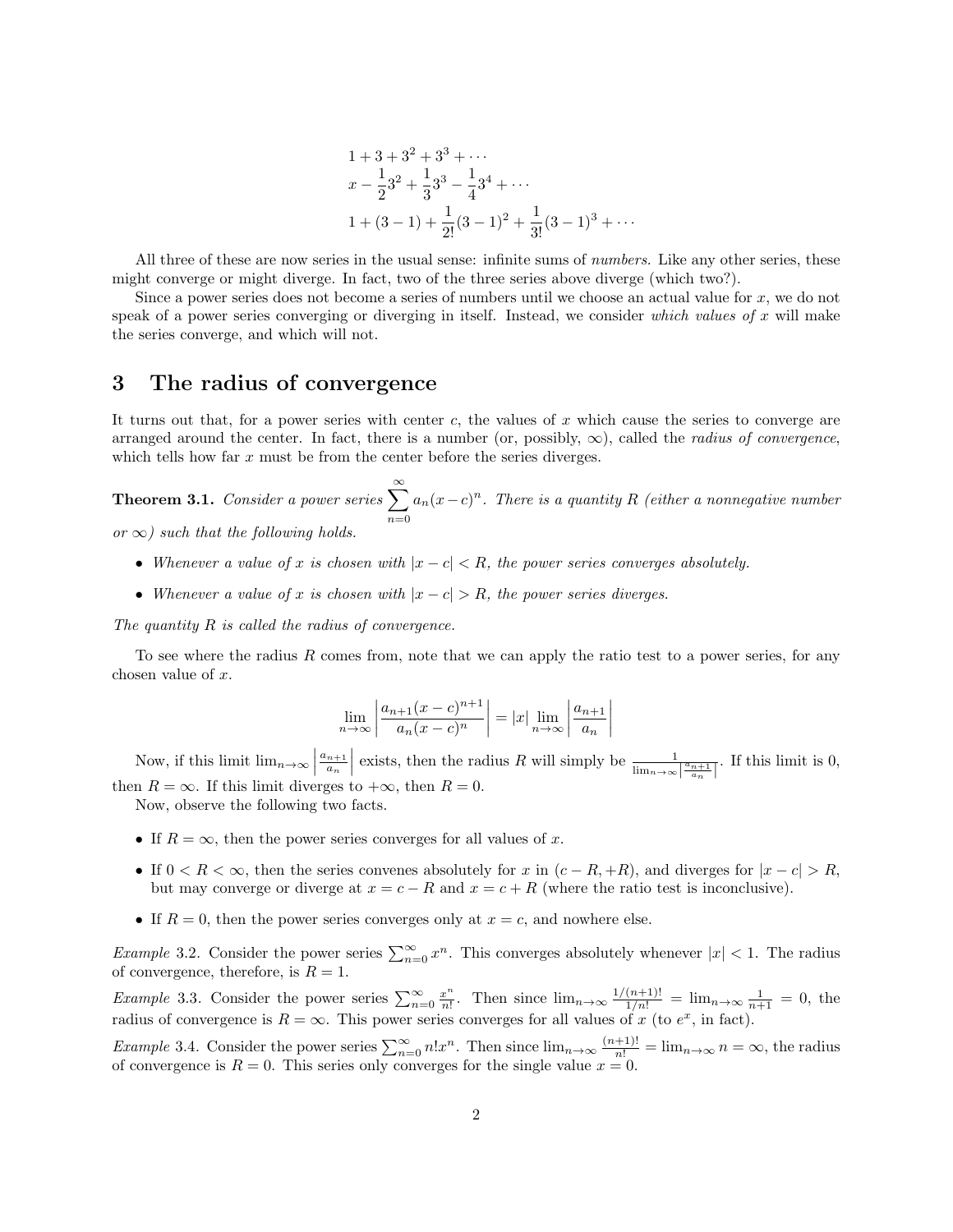## 4 The interval of convergence

If the radius of convergence is  $R = 0$  or  $R = \infty$ , then we know everything about the convergence of a power series. However, if  $0 < R < \infty$ , there are two more values that are unknown, namely  $c - R$  and  $c + R$ . If we can determine in an ad hoc way whether the series converges at these values, then we will know the complete set of values for which the power series converges. This set is called the *interval of convergence*.

Example 4.1. What is the interval of convergence of the power series  $\sum_{n=1}^{\infty} x^n$ ?

The radius of convergence is  $R = 1$ , and the center is  $c = 0$ . So the only two remaining values to check are  $x = -1$  and  $x = 1$ . Now, from studying geometric series we know that this series diverges for both of these values. Therefore the interval of convergence of this power series is  $(-1, 1)$ .

Example 4.2. What is the interval of convergence of the power series  $\sum_{n=1}^{\infty}$  $n=1$  $x^n$  $\frac{n}{n}$ ? Using the ratio test, we see

that this series converges absolutely for  $|x| < 1$  and diverges for  $|x| > 1$ . So the radius of convergence is  $R = 1$ , and the two remaining values to check are  $x = -1$  and  $x = 1$ . These give the following two series.

$$
1 - \frac{1}{2} + \frac{1}{3} - \frac{1}{4} + \frac{1}{5} - \dots
$$
  

$$
1 + \frac{1}{2} + \frac{1}{3} + \frac{1}{4} + \frac{1}{5} + \dots
$$

These are the familiar harmonic and alternating harmonic series. The first converges, but the second diverges. So this power series converges at  $x = -1$  and diverges at  $x = 1$ . So the interval of convergence is  $[-1, 1).$ 

### 5 Manipulation of power series

One of the strengths of power series is that they can be manipulated term by term in various ways. There are two ways that are worth mentions today (we will discuss more next time).

The first manipulating is multiplying by constants or powers of  $(x - c)$ . This does not change the radius of convergence, since multiplying by constants will never do that.

*Example* 5.1. We know that for any x,  $e^x$  is equal to the value of the power series  $1 + x + \frac{1}{2}x^2 + \frac{1}{3!}x^3 + \cdots$ , whose radius of convergence is infinite. Then by multiplying by x, we see that the function  $xe^x$  has a similar representation by a power series.

$$
xe^{x} = x + x^{2} + \frac{1}{2}x^{3} + \frac{1}{3!}x^{4} + \cdots
$$

The second manipulation is substitution. Any expression may be substituted for  $x$  to obtain a new series. *Example* 5.2. How would you find a power series expansion for  $e^{x^2}$ ? Simply substitute  $x^2$  for x in the Taylor series of  $e^x$ .

$$
e^{x^2} = 1 + x^2 + \frac{1}{2}x^4 + \frac{1}{3!}x^6 + \dots
$$

This will converge for all values of  $x^2$ , i.e. for all values of x.

*Example* 5.3. How would you find a power series expansion for  $\frac{1}{1+2x}$ ? Well, recall that we have a power series expansion for  $\frac{1}{1-x}$ .

$$
\frac{1}{1-x} = 1 + x + x^2 + x^3 + \dotsb \tag{1}
$$

This converges for x in  $(-1, 1)$ . Therefore, substituting  $-2x$  for x, we obtain the following.

$$
\frac{1}{1+2x} = \frac{1}{1-(-2x)} = 1 - 2x + 4x^3 - 8x^3 + \dots
$$
 (2)